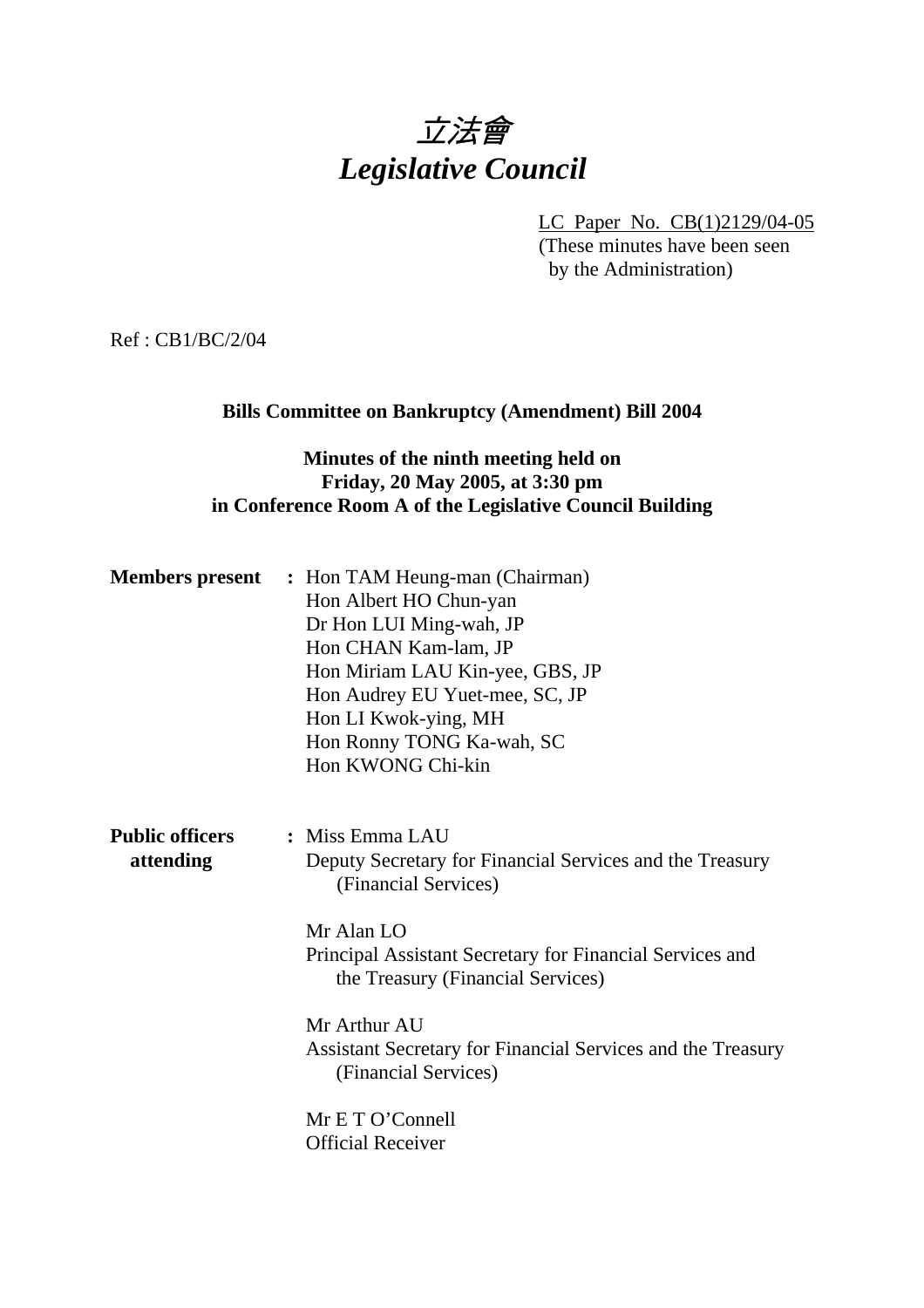| Ms May LEE                         |
|------------------------------------|
| <b>Assistant Official Receiver</b> |

Ms Vicki LEE Senior Government Counsel Department of Justice

**Clerk in attendance :** Miss Salumi CHAN Chief Council Secretary (1)5

**Staff in attendance :** Mr KAU Kin-wah Assistant Legal Adviser 6

> Ms Connie SZETO Senior Council Secretary (1)4

#### **I. Meeting with the Administration**

|                                    | $(LC$ Paper No. $CB(1)1564/04-05(01)$ — "Follow-up to the eighth<br>meeting on 10 May 2005"<br>prepared by the Legislative<br><b>Council Secretariat</b> |
|------------------------------------|----------------------------------------------------------------------------------------------------------------------------------------------------------|
| LC Paper No. $CB(3)42/04-05$       | $\equiv$ The Bill                                                                                                                                        |
| $IC$ Depar No. $CD(1)127/04.05/01$ | $M$ orkod un oonv<br>$\alpha$ f<br>$+{\bf h}$                                                                                                            |

- LC Paper No.  $CB(1)137/04-05(01)$  Marked-up copy of the Bankruptcy (Amendment) Bill 2004
- LC Paper No.  $CB(1)1165/04-05(04)$  "Summary of issues of concern on individual clauses of the Bill (Position as at 29 March 2005)" prepared by the Legislative Council Secretariat
- LC Paper No.  $CB(1)1281/04-05(03)$  Administration's response to the submission dated 1 April 2005 from the Hong Kong Institute of Certified Public Accountants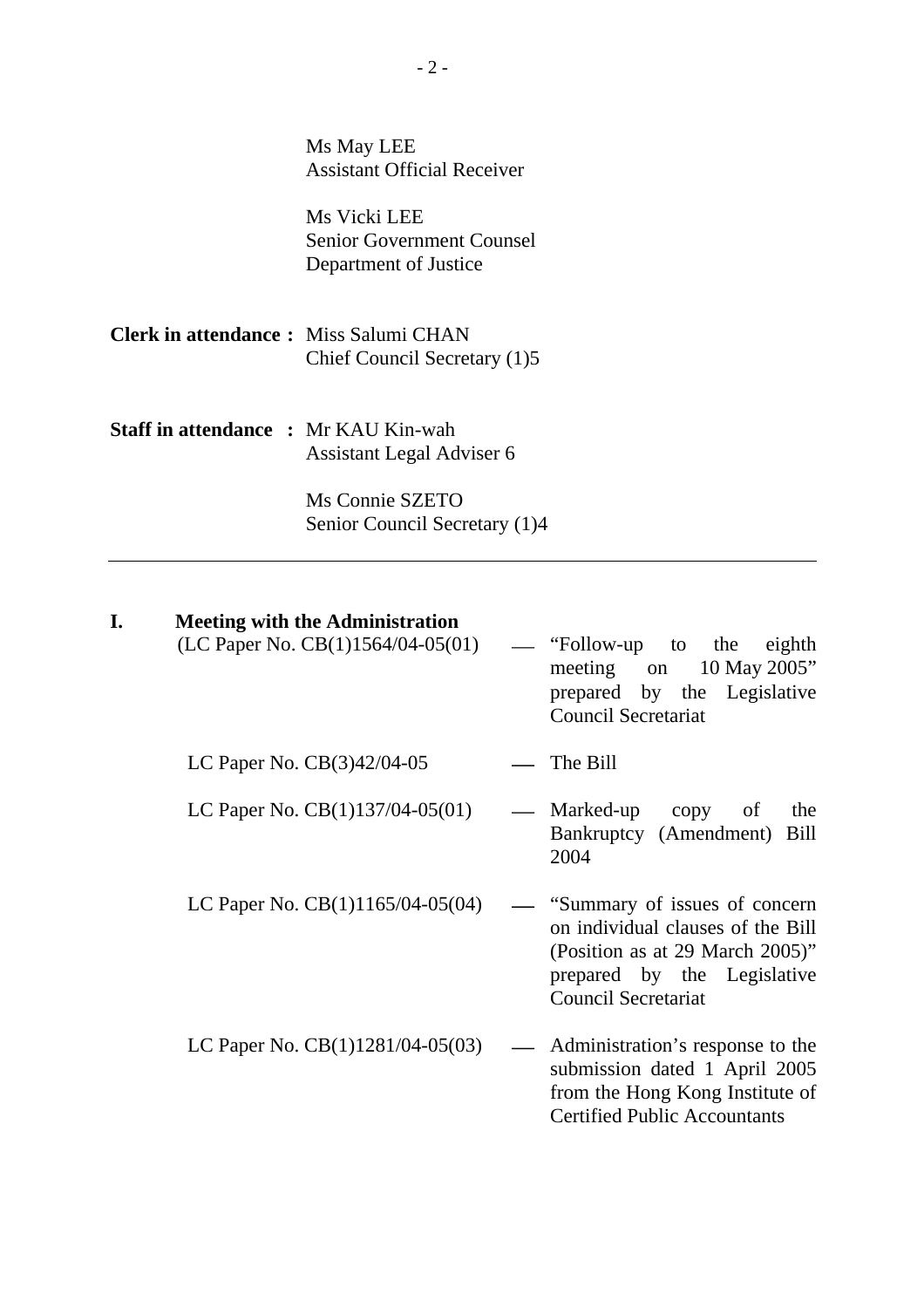LC Paper No.  $CB(1)1564/04-05(02)$  — Paper provided by the Administration on "Mark-up version of provisions in the Bankruptcy (Amendment) Bill 2004 to which the Administration intends to propose amendments (as at 17 May 2005)")

 The Bills Committee deliberated (Index of proceedings attached at **Appendix**).

Follow-up actions to be taken by the Administration

2. At the request of the Bills Committee, the Administration agreed to take the following actions:

- (a) Tendering scheme for outsourcing summary bankruptcy cases to private-sector insolvency practitioners (PIPs) The Administration undertook to present to the Bills Committee at the next meeting on 26 May 2005 its detailed proposals for setting out in subsidiary legislation the basic qualification criteria for appointment as provisional trustees or trustees for summary bankruptcy cases.
- (b) Clause  $11$  proposed section 37(1) of the Bankruptcy Ordinance (BO) The Administration undertook to report to the Bills Committee at the next meeting on 26 May 2005 its responses to the concerns expressed by members and deputations about the proposed arrangement to accord the remuneration and necessary disbursements of PIPs almost the lowest priority for payment and other suggestions and views relating to the proposed section 37(1) of BO as set out in item 3 of LC Paper No. CB(1)1564/04-05(01).
- (c) Clause  $24$  proposed subsections (1) and (1A) of section 80 of BO The Administration undertook to consider the Legal Adviser to the Bills Committee's suggestion of adding the word "term" before "provisional trustee" and "trustee" in the draft proposed Committee Stage amendments to the proposed subsections (1) and (1A) of section 80 respectively (pages 8 and 9 of LC Paper CB(1)1564/04-05(02)).
- (d) Clause 28 proposed new section 86A of BO The Administration undertook to consider a member's suggestion of deleting the words " $\frac{1}{2}$ " in the Chinese text of the proposed new section 86A to achieve consistency with the word "conduct" in the English text.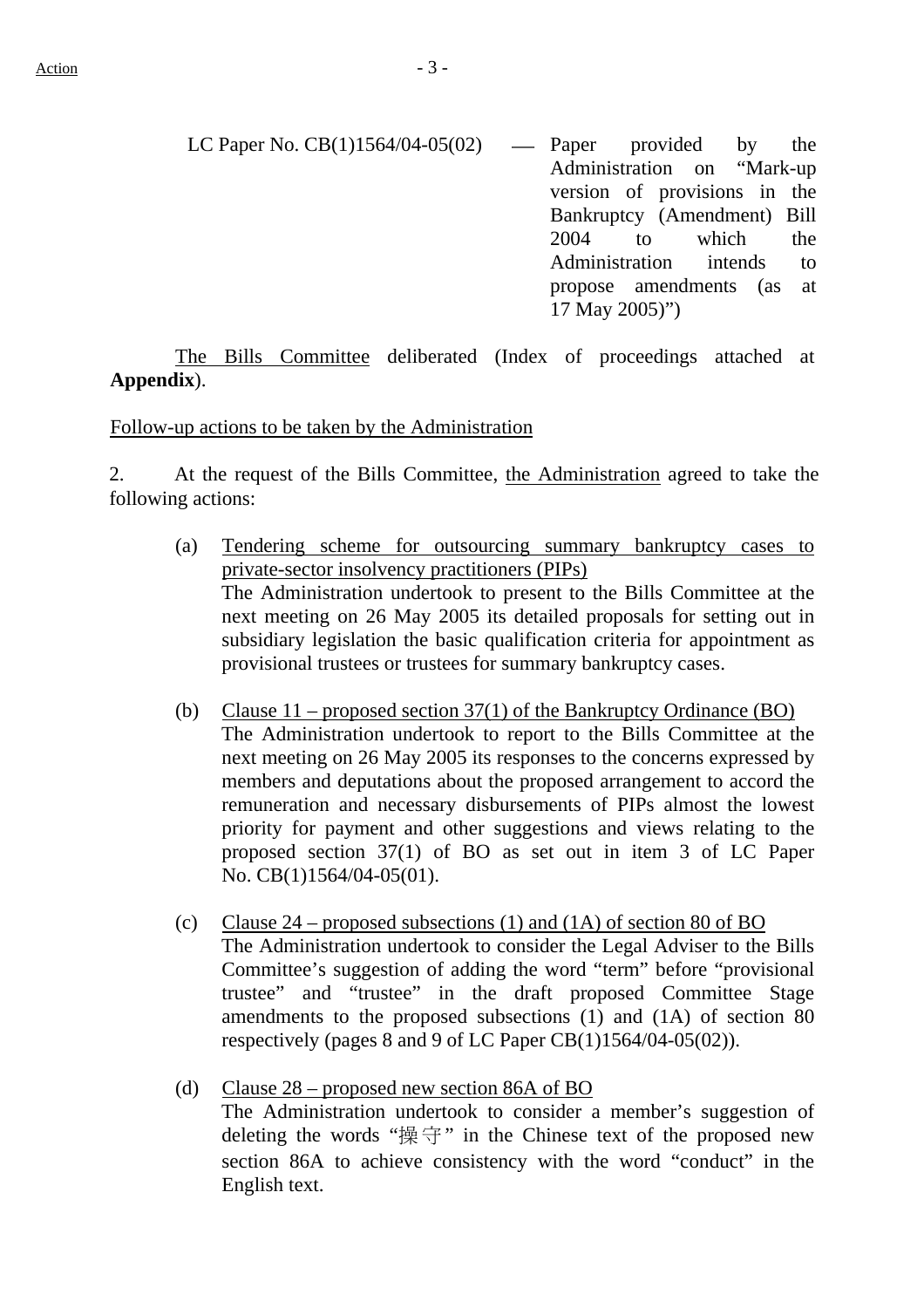(*Post-meeting note:* The Administration's written response was circulated to members vide LC Paper No. CB(1)1624/04-05(02) on 24 May 2005.)

Date of next two meetings

3. The Chairman reminded members that the next two meetings would be held on 26 May and 3 June 2005.

### **II. Any other business**

4. There being no other business, the meeting ended at 5:00 pm.

Council Business Division 1 Legislative Council Secretariat 25 July 2005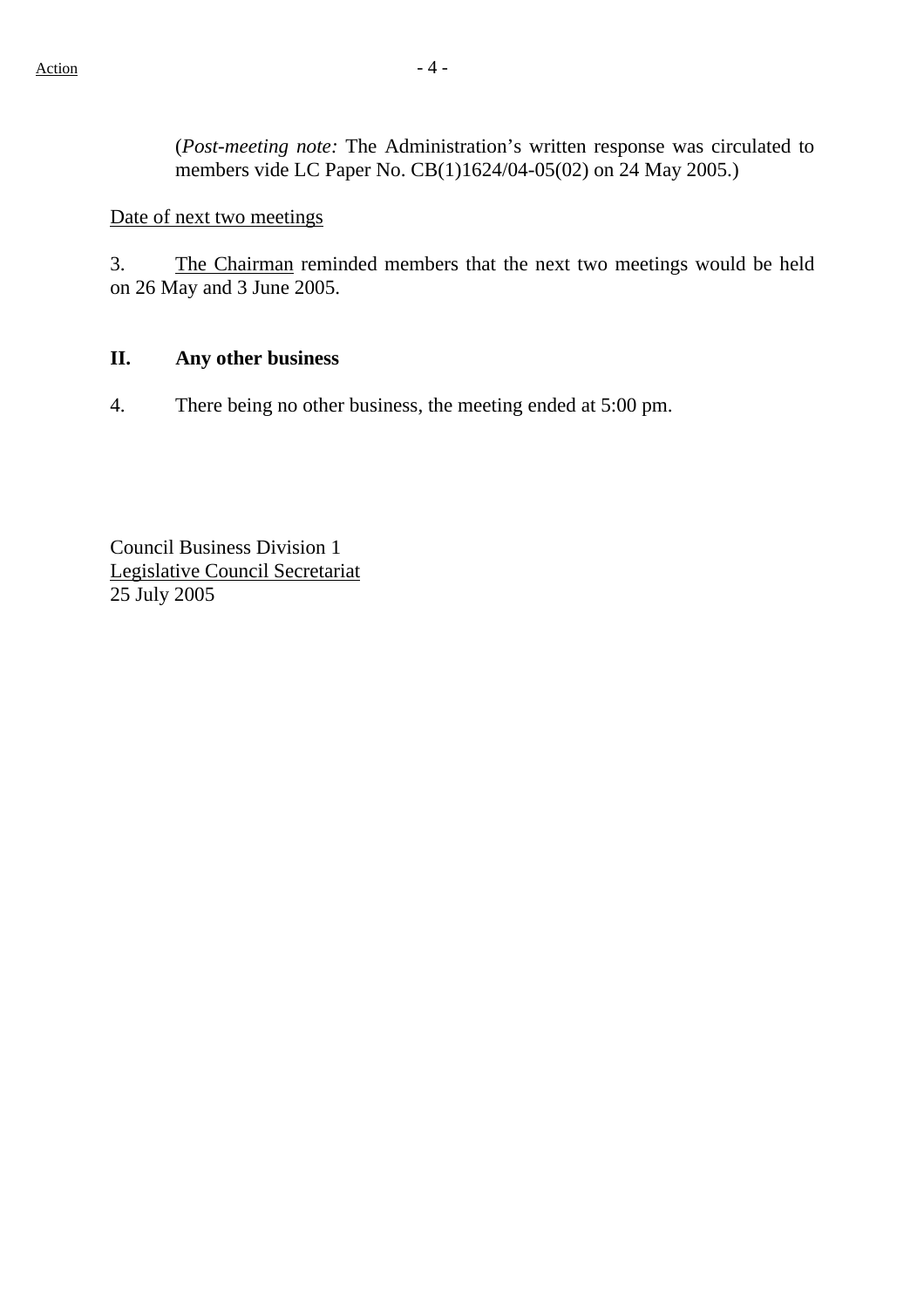**Appendix** 

## **Proceedings of the ninth meeting of the Bills Committee on Bankruptcy (Amendment) Bill 2004 on Friday, 20 May 2005, at 3:30 pm in Conference Room A of the Legislative Council Building**

| <b>Time marker</b> | <b>Speaker</b>             | Subject(s)                                                                                                                                                                                                                                                                                                                                                                                                                                                                         | <b>Action</b>                                                                              |
|--------------------|----------------------------|------------------------------------------------------------------------------------------------------------------------------------------------------------------------------------------------------------------------------------------------------------------------------------------------------------------------------------------------------------------------------------------------------------------------------------------------------------------------------------|--------------------------------------------------------------------------------------------|
|                    |                            |                                                                                                                                                                                                                                                                                                                                                                                                                                                                                    | <b>Required</b>                                                                            |
| 000000-000212      | Chairman<br>Administration | Matters arising from the eighth<br>meeting on 10 May 2005<br>(LC)<br>Nos.<br>Paper<br>$CB(1)1564/04-05(01)$ and $(02)$ )                                                                                                                                                                                                                                                                                                                                                           |                                                                                            |
|                    |                            | Administration's undertaking<br>to<br>take the following actions:<br><b>Bills</b><br>To<br>the<br>(a)<br>present<br>to<br>Committee at the next meeting<br>on 26 May 2005 its detailed<br>proposals for setting out in<br>subsidiary legislation the basic<br>qualification<br>criteria<br>for<br>appointment<br>provisional<br>as<br>for<br>trustees<br>trustees<br><b>or</b><br>summary bankruptcy cases                                                                         | Administration<br>to<br>take action under<br>paragraph $2(a)$ and<br>$2(b)$ of the minutes |
|                    |                            | <b>Bills</b><br>To<br>the<br>(b)<br>report<br>to<br>Committee at the next meeting<br>on 26 May 2005 its responses<br>to the concerns expressed by<br>members<br>and<br>deputations<br>the<br>about<br>proposed<br>accord the<br>arrangement to<br>remuneration and necessary<br>disbursements of PIPs almost<br>the lowest priority for payment<br>and other suggestions<br>and<br>views relating to the proposed<br>37(1)<br>of<br>section<br>the<br>Bankruptcy Ordinance (BO) as |                                                                                            |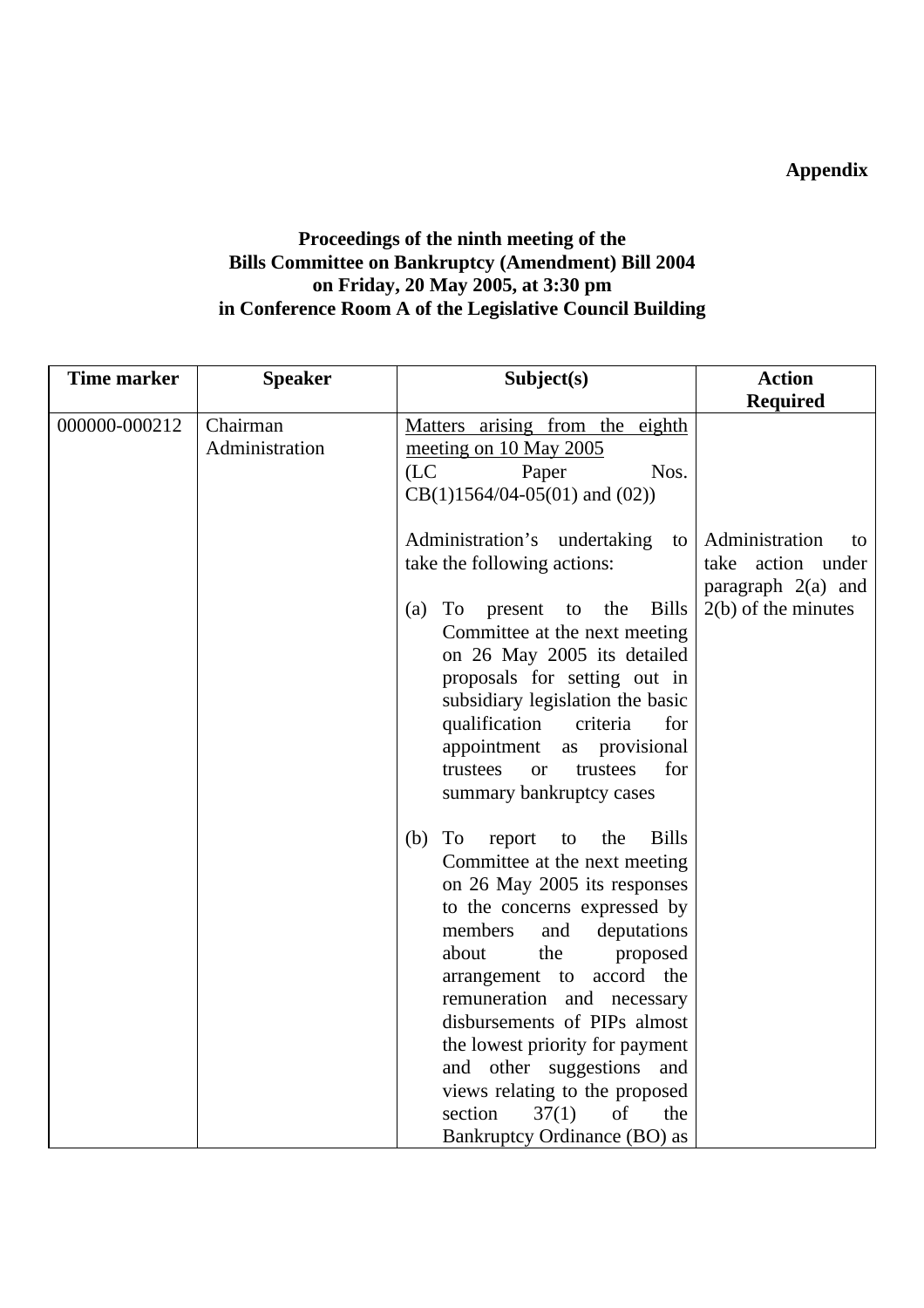| <b>Time marker</b> | <b>Speaker</b>                                                       | Subject(s)                                                                                                                                                                                                                                                                                                                                                                                                                                                                                                              | <b>Action</b><br><b>Required</b> |
|--------------------|----------------------------------------------------------------------|-------------------------------------------------------------------------------------------------------------------------------------------------------------------------------------------------------------------------------------------------------------------------------------------------------------------------------------------------------------------------------------------------------------------------------------------------------------------------------------------------------------------------|----------------------------------|
|                    |                                                                      | set out in item 3 of LC Paper<br>No. $CB(1)1564/04-05(01)$                                                                                                                                                                                                                                                                                                                                                                                                                                                              |                                  |
| 000213-000756      | Chairman<br>Administration<br>Assistant<br>Legal<br>Adviser 6 (ALA6) | Clause 5<br>Briefing by the Administration<br>(a)<br>on the revised draft proposed<br>Committee Stage amendment<br>(CSA)<br>the<br>to<br>proposed<br>section $15(4)(b)$ of BO<br>Clarification on the effect of<br>(b)<br>the revised draft proposed<br><b>CSA</b><br>Members' agreement with the<br>(c)<br>revised draft proposed CSA<br>Clause 17<br>(a) Briefing by the Administration<br>on the draft proposed CSA to<br>add a new paragraph (aa) to<br>section $60(1)$ of BO<br>Members' agreement with the<br>(b) |                                  |
| 000757-001254      | Chairman<br>Administration                                           | draft proposed CSA<br>Clause-by-clause examination of<br>the Bill<br>(LC Paper Nos. CB(3)42/04-05,<br>$CB(1)137/04-05(01),$<br>$CB(1)1165/04-05(04),$<br>$CB(1)1281/04-05(03)$<br>and<br>$CB(1)1564/04-05(02))$<br>Clauses 22 and 23<br>Briefing by the Administration<br>(a)<br>on the clauses                                                                                                                                                                                                                         |                                  |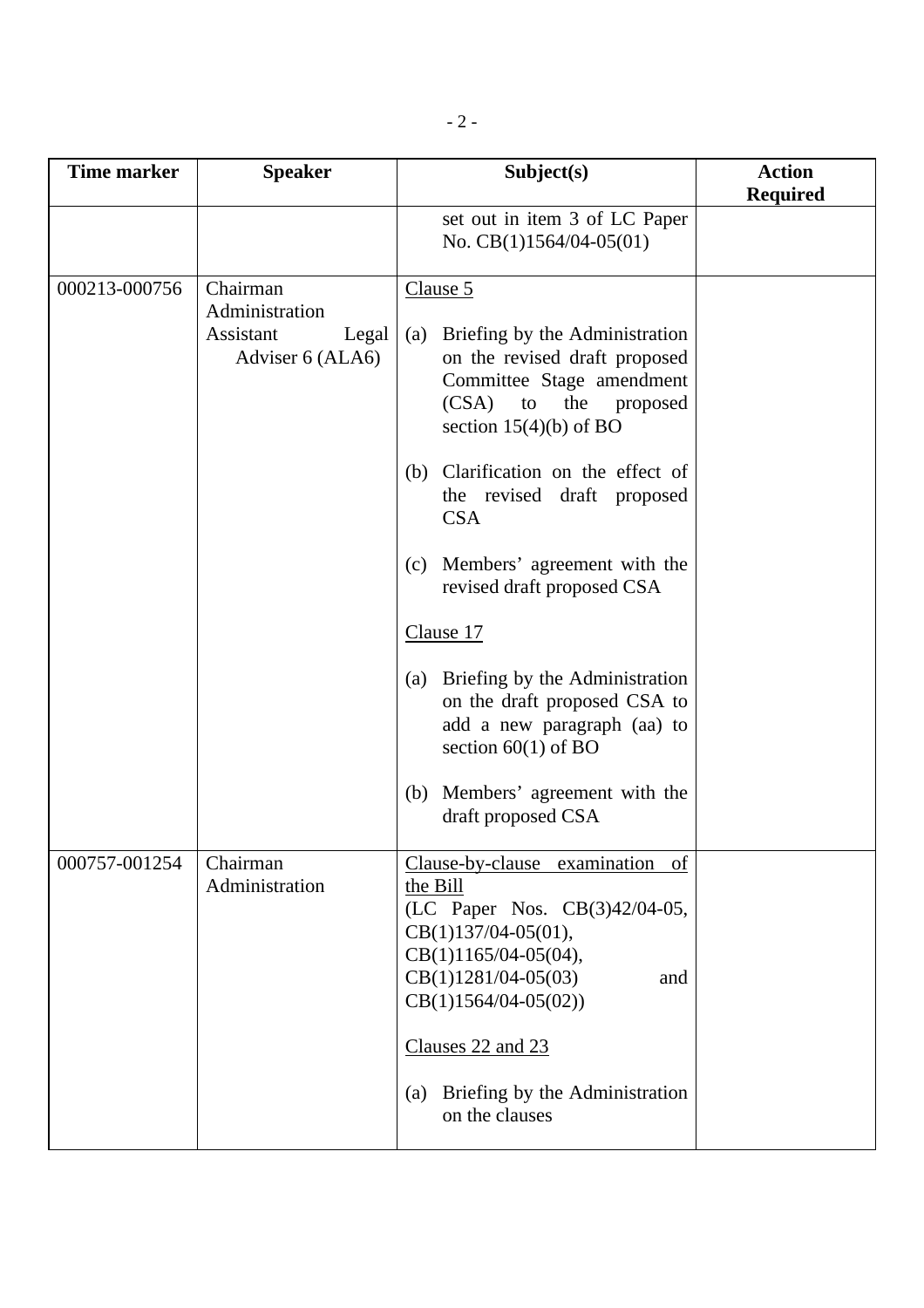| <b>Time marker</b> | <b>Speaker</b>                     | Subject(s)                                                                                                                                                                                                                                                                                                                                                                                                                                                                                                                     | <b>Action</b><br><b>Required</b>                                                |
|--------------------|------------------------------------|--------------------------------------------------------------------------------------------------------------------------------------------------------------------------------------------------------------------------------------------------------------------------------------------------------------------------------------------------------------------------------------------------------------------------------------------------------------------------------------------------------------------------------|---------------------------------------------------------------------------------|
|                    |                                    | (b) Briefing by the Administration<br>on its written responses to the<br>comments made by Grant<br>Thornton (GT) and the Hong<br>Kong Institute of Certified<br>Public Accountants (HKICPA)<br>on clause 23<br>(LC)<br>No.<br>Paper<br>$CB(1)1165/04-05(04))$                                                                                                                                                                                                                                                                  |                                                                                 |
| 001255-001816      | Chairman<br>Administration<br>ALA6 | Clause 24<br>Briefing by the Administration<br>(a)<br>Briefing by the Administration<br>(b)<br>on the draft proposed CSAs to<br>the proposed subsections (1)<br>and $(1A)$ of section 80 of BO                                                                                                                                                                                                                                                                                                                                 |                                                                                 |
|                    |                                    | Request for the Administration<br>(c)<br>to consider the Legal Adviser<br>Bills Committee's<br>the<br>to<br>suggestion of adding the word<br>"term<br>before<br>"provisional"<br>trustee" and "trustee" in the<br>draft proposed CSAs to the<br>proposed subsections (1) and<br>$(1A)$ of section 80 respectively<br>(pages 8 and 9 of LC Paper<br>$CB(1)1564/04-05(02))$<br>Briefing by the Administration<br>(d)<br>on its written responses to the<br>comments made by GT<br>(LC)<br>Paper<br>No.<br>$CB(1)1165/04-05(04))$ | Administration<br>to<br>take action under<br>paragraph $2(c)$ of<br>the minutes |
|                    |                                    |                                                                                                                                                                                                                                                                                                                                                                                                                                                                                                                                |                                                                                 |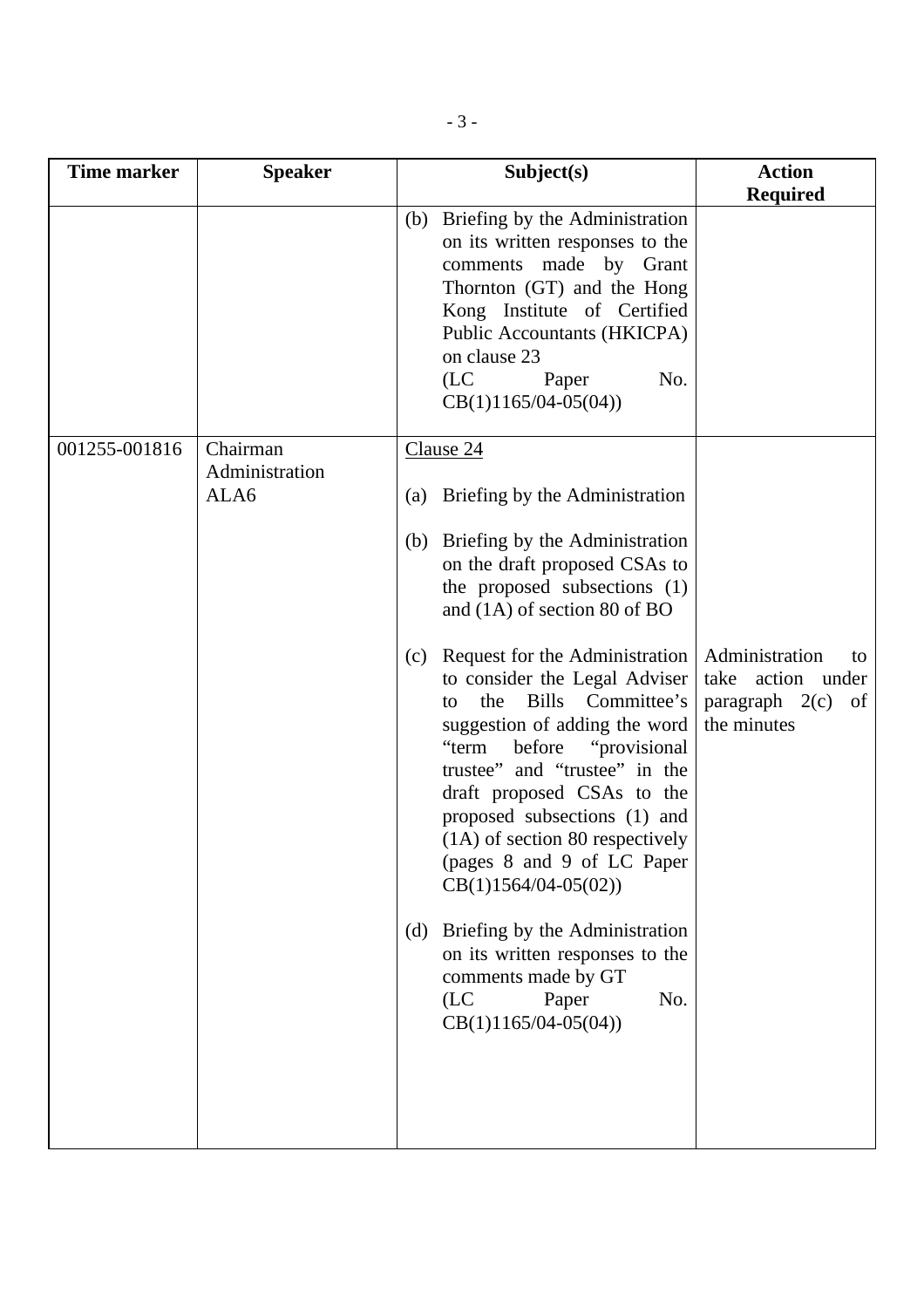| <b>Time marker</b> | <b>Speaker</b>                                      | Subject(s)                                                                                                                                                                                                                                                                                                                                                                                                                                                                                                                                                                                                                                                                                                                                                                  | <b>Action</b><br><b>Required</b> |
|--------------------|-----------------------------------------------------|-----------------------------------------------------------------------------------------------------------------------------------------------------------------------------------------------------------------------------------------------------------------------------------------------------------------------------------------------------------------------------------------------------------------------------------------------------------------------------------------------------------------------------------------------------------------------------------------------------------------------------------------------------------------------------------------------------------------------------------------------------------------------------|----------------------------------|
| 001817-002709      | Chairman<br>Administration<br>ALA6<br>Mr Ronny TONG | Clause 25<br>Briefing by the Administration<br>(a)<br>(b) Briefing by the Administration<br>on its written responses to the<br>comments made by GT<br>(LC)<br>Paper<br>No.<br>$CB(1)1165/04-05(04))$<br>Circumstances under which<br>(c)<br>vacancy in office of joint<br>provisional<br>would<br>trustees<br>arise<br>Administration's advice that:<br>(d)<br>it was the existing practice<br>(i)<br>of the Official Receiver's<br>Office<br>make<br>to<br>appointment<br>of<br>joint<br>provisional<br>trustees on<br>"joint and several" basis;<br>and<br>$(ii)$ if<br>of<br>one<br>the<br>joint<br>provisional<br>trustees<br>ceased to be a provisional<br>the<br>situation<br>trustee,<br>would not constitute<br>a<br>vacancy in office<br>of<br>provisional trustee |                                  |
| 002710-002753      | Chairman<br>Administration                          | Clause 26<br>Briefing by the Administration                                                                                                                                                                                                                                                                                                                                                                                                                                                                                                                                                                                                                                                                                                                                 |                                  |
| 002754-005002      | Chairman<br>Administration<br>ALA6                  | Clause 27<br>Briefing by the Administration<br>(a)                                                                                                                                                                                                                                                                                                                                                                                                                                                                                                                                                                                                                                                                                                                          |                                  |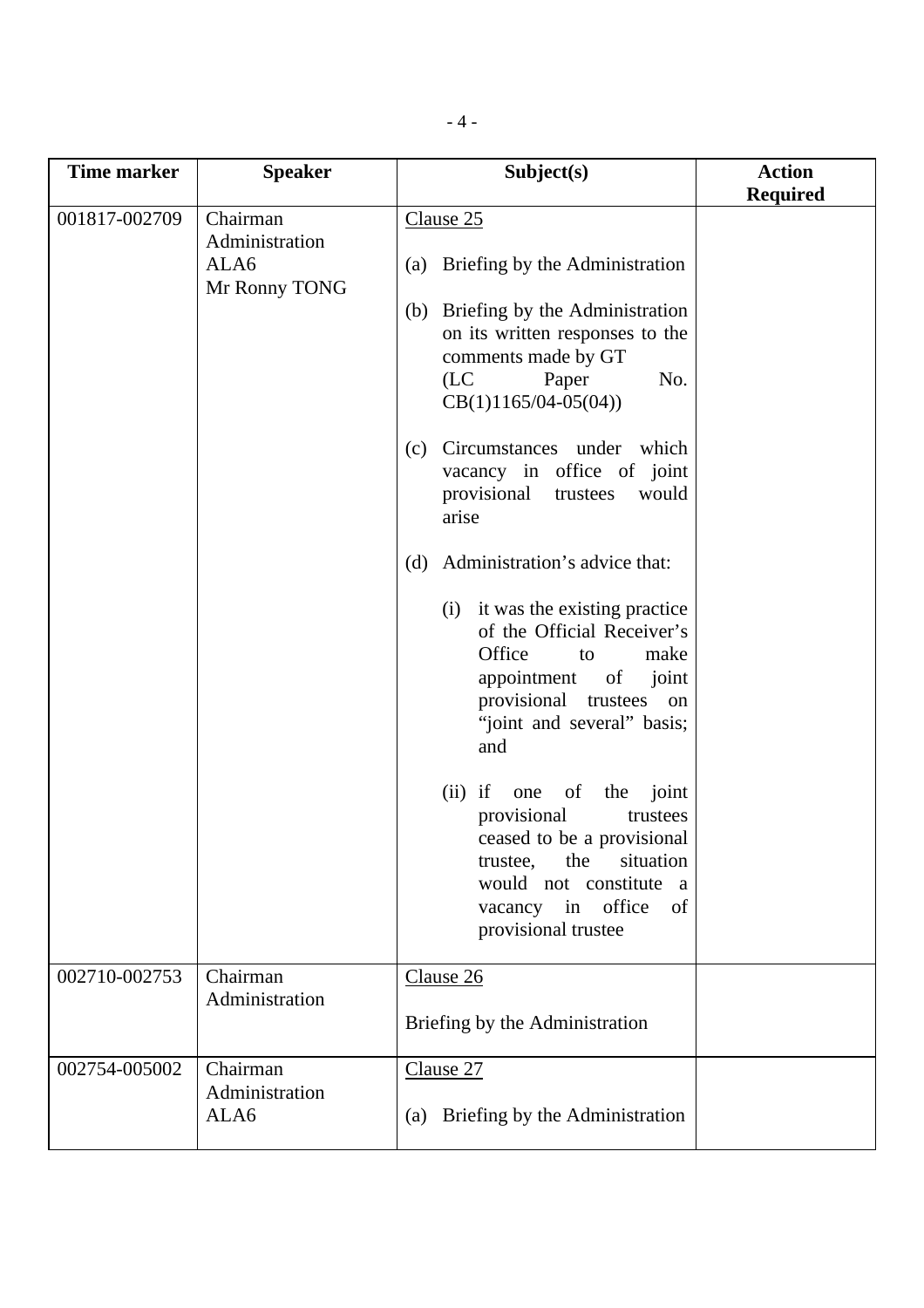| <b>Time marker</b> | <b>Speaker</b> | Subject(s)                                                                                                                                                                                                                                                                                                                                                                                                                                                                                                                                                                                                                       | <b>Action</b>   |
|--------------------|----------------|----------------------------------------------------------------------------------------------------------------------------------------------------------------------------------------------------------------------------------------------------------------------------------------------------------------------------------------------------------------------------------------------------------------------------------------------------------------------------------------------------------------------------------------------------------------------------------------------------------------------------------|-----------------|
|                    |                |                                                                                                                                                                                                                                                                                                                                                                                                                                                                                                                                                                                                                                  |                 |
|                    |                | (b) Briefing by the Administration<br>on its written responses to the<br>made<br>comments<br>by<br>including<br>deputations,<br>the<br>GT,<br>Consumer<br>Council,<br>HKICPA, Joseph SC CHAN<br>& Co, the Association of<br>Chartered<br>Certified<br>Accountants<br>(Hong<br>Kong)<br>(ACCA), the Law Society of<br>Hong Kong, and Yip, Tse &<br><b>Tang Solicitors</b><br>Nos.<br>(LC)<br>Paper<br>$CB(1)1165/04-05(04)$<br>and<br>$CB(1)1281/04-05(03))$<br>Concerns about the lack of<br>(c)<br>sanction for contravention of<br>the proposed new section<br>85A(4) of BO by trustees, and<br>the drafting of the subsection | <b>Required</b> |
|                    |                | Administration's advice that:<br>(d)<br>there<br>adequate<br>(i)<br>were<br>safeguards<br>against<br>a<br>trustee's<br>misconduct,<br>including power of the<br>court<br>remove<br>the<br>to<br>trustee from office<br>and<br>disallow his remuneration,<br>and if the<br>misconduct<br>involved<br>criminal<br>offences,<br>prosecution<br>might be initiated; and<br>the<br>proposed<br>(ii)<br>new<br>section 85A followed the<br>relevant provisions in the<br>existing section 85                                                                                                                                           |                 |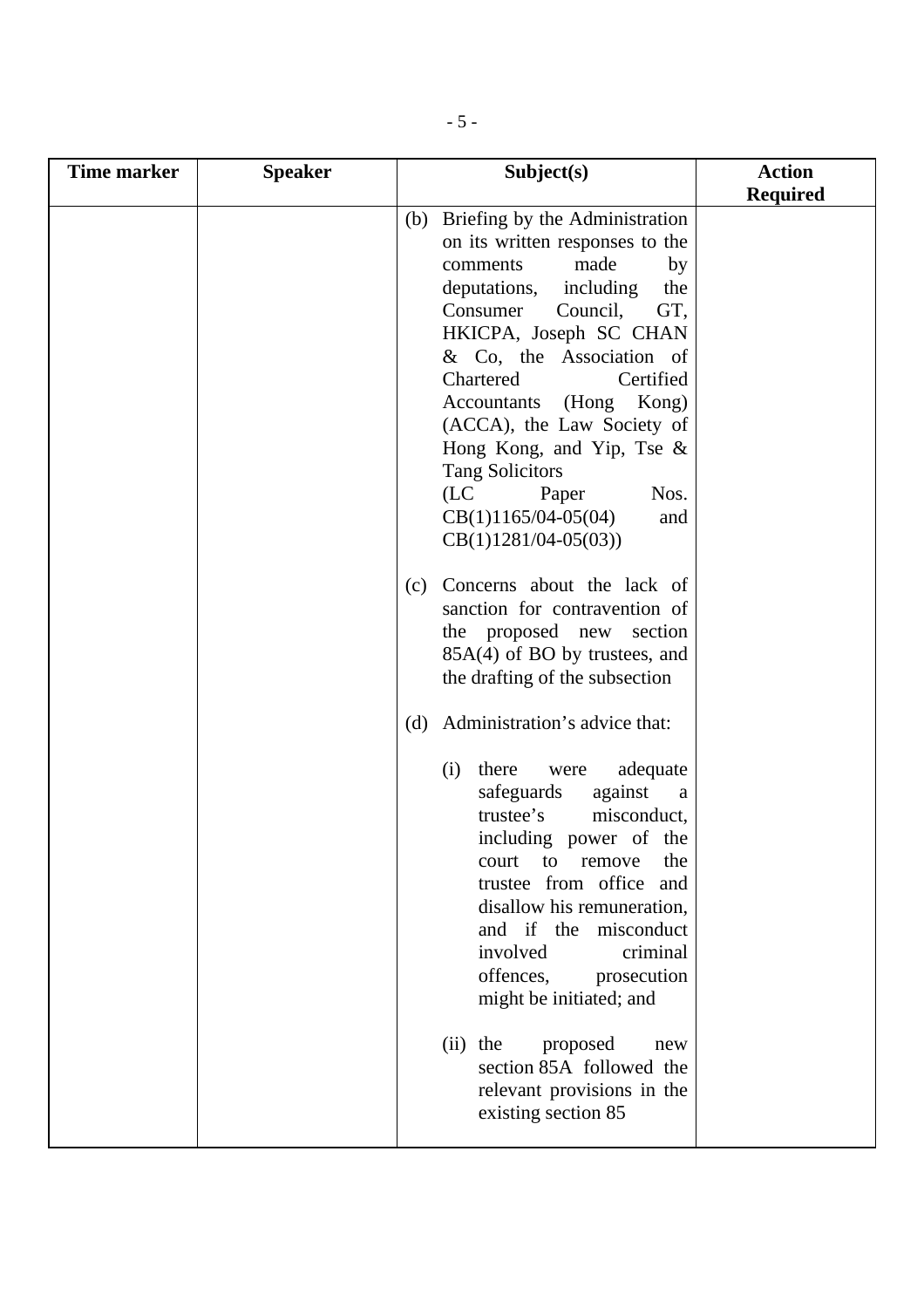| <b>Time marker</b> | <b>Speaker</b>                              | Subject(s)                                                                                                                                                                                                                                                                                                                                                                                                                                                                                                                                                                                                                                                                              | <b>Action</b>                                                                                         |
|--------------------|---------------------------------------------|-----------------------------------------------------------------------------------------------------------------------------------------------------------------------------------------------------------------------------------------------------------------------------------------------------------------------------------------------------------------------------------------------------------------------------------------------------------------------------------------------------------------------------------------------------------------------------------------------------------------------------------------------------------------------------------------|-------------------------------------------------------------------------------------------------------|
| 005003-010544      | Chairman<br>Administration<br>Mr Ronny TONG | Clause 28<br>(a) Briefing by the Administration<br>Briefing by the Administration<br>(b)<br>on the draft proposed CSA to<br>the proposed new section 86A<br>of BO<br>Administration's undertaking<br>(c)<br>consider<br>member's<br>a<br>to<br>suggestion of deleting the<br>words " $\mathbb{R}$ $\oplus$ " in the Chinese<br>text of the proposed new<br>86A<br>to<br>achieve<br>section<br>consistency with the word<br>"conduct" in the English text.<br>(d) Briefing by the Administration<br>on its written responses to the<br>made<br>by<br>GT,<br>comments<br><b>HKICPA</b> and <b>ACCA</b><br>(LC)<br>Nos.<br>Paper<br>$CB(1)1165/04-05(04)$<br>and<br>$CB(1)1281/04-05(03))$ | <b>Required</b><br>Administration<br>to<br>take action under<br>paragraph $2(d)$<br>of<br>the minutes |
| 010545-010629      | Chairman<br>Administration                  | Clause 29<br>Briefing by the Administration                                                                                                                                                                                                                                                                                                                                                                                                                                                                                                                                                                                                                                             |                                                                                                       |
| 010630-010932      | Chairman<br>Administration                  | Clause 30<br>Briefing by the Administration<br>(a)<br>(b) Briefing by the Administration<br>on its written response to the<br>comments made by HKICPA<br>Paper<br>Nos.<br>(LC)<br>$CB(1)1165/04-05(04)$<br>and<br>$CB(1)1281/04-05(03))$                                                                                                                                                                                                                                                                                                                                                                                                                                                |                                                                                                       |